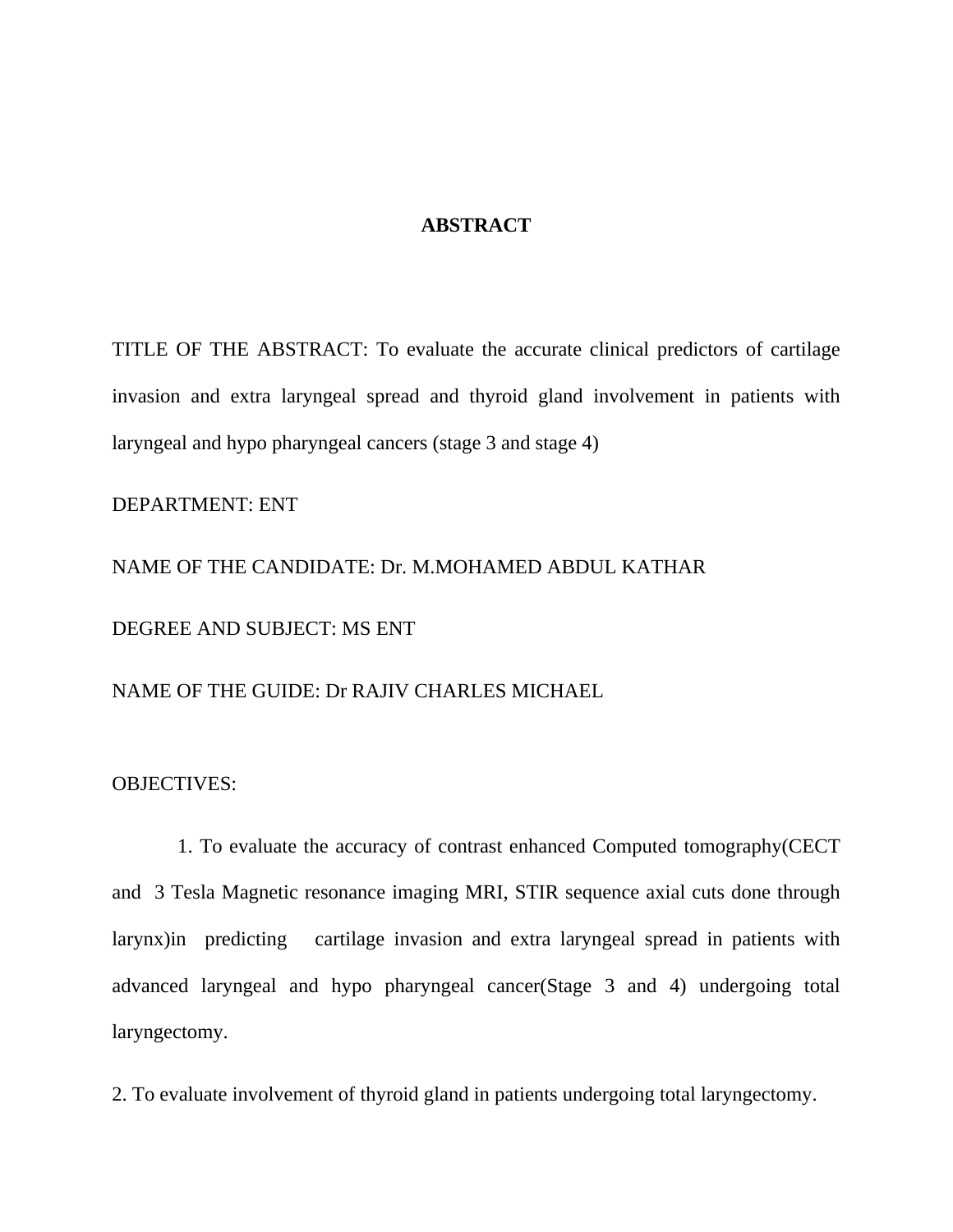METHODS:

 All patients presenting to the ENT outpatient department in Christian medical college with symptoms of hoarseness of voice , dysphagia, breathing difficulty and neck swelling and fulfilling inclusion and exclusion criteria has complete ENT and head and neck examination, indirect laryngoscopy, Nasopharyngo-laryngoscopy (NPL scopy) using flexible laryngoscope (Karl Storz, Germany)., and were routinely subjected to do High resolution contrast enhanced Computed tomography of neck from skull base to mediastinum and were subjected to do 3 TESLA MRI limited STIR(short tau inversion recovery) axial cuts were done through larynx, if there is doubtful cartilage invasion in CT scan and they were planned for microlaryngoscopic examination and biopsy surgery under general anaesthesia. Patients with histopathologically proved cancer were subjected to Total laryngectomy and specimen were finally analyzed and compared with imaging.

## RESULTS AND CONCLUSIONS

 In the case arm male to female ratio was 97% in males and only 3% in females. Laryngeal cancer were seen in the age group between 40-70 years of age(84%), 8% were found to be less than forty years of age and 8% were found to be more than 70 years of age. Glottic carcinoma (42%) is most common laryngeal cancer than other laryngeal cancers. The second most common site is hypopharynx (25%).Thyroid cartilage (64%) is most commonly involved laryngeal cartilage than any other laryngeal cartilages.